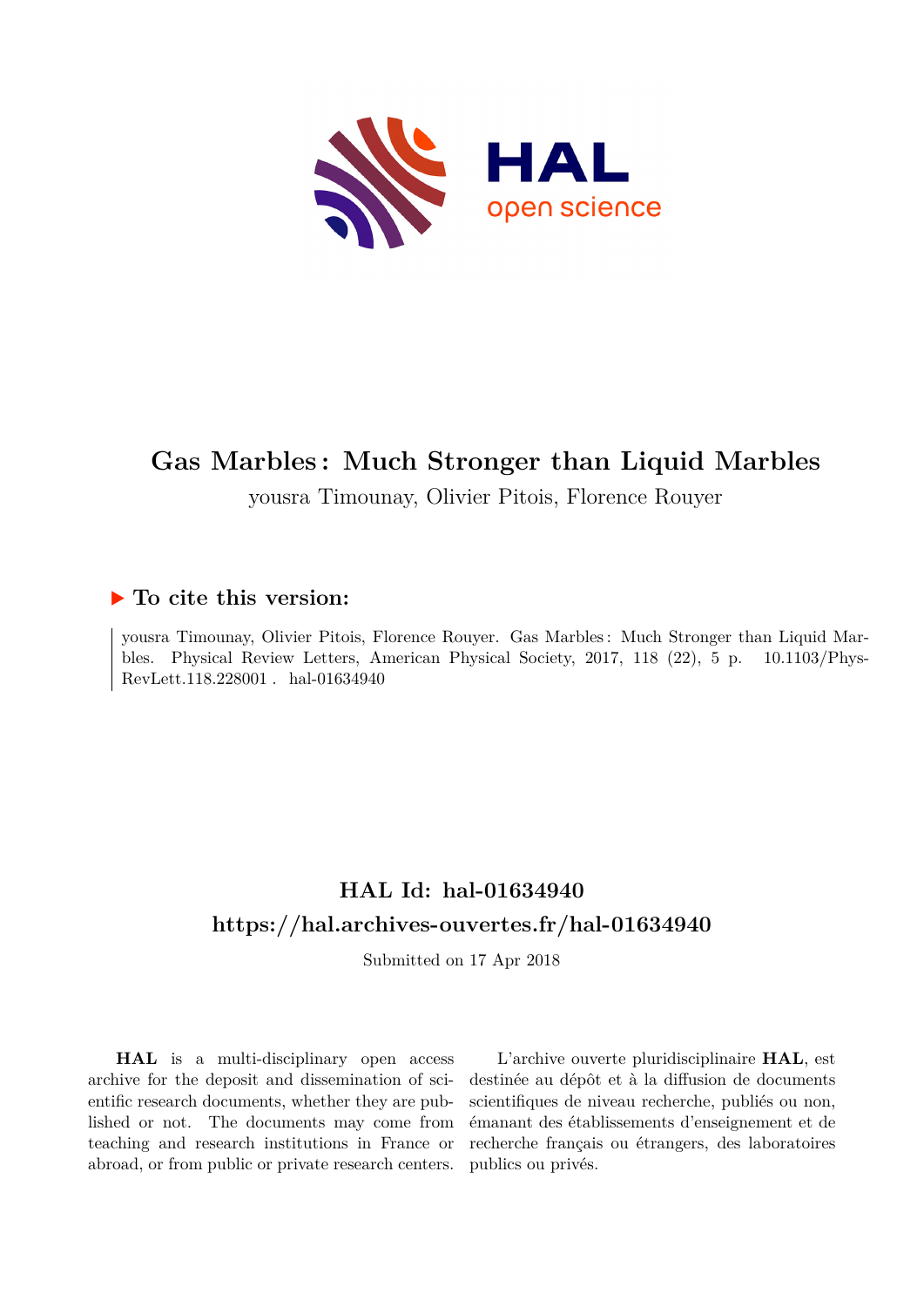## Gas Marbles: Much Stronger than Liquid Marbles

Yousra Timounay,<sup>1</sup> Olivier Pitois,<sup>1</sup> and Florence Rouyer<sup>2</sup>

<sup>1</sup>Université Paris-Est, Laboratoire Navier, UMR 8205 CNRS, ENPC ParisTech, IFSTTAR,

2 allée Kepler, 77 420 Champs-Sur-Marne, France

2 Université Paris-Est, Laboratoire Navier, UMR 8205 CNRS, ENPC ParisTech, IFSTTAR,

5 boulevard Descartes, 77 454 Champs-Sur-Marne, France

(Received 30 January 2017; published 2 June 2017)

Enwrapping liquid droplets with hydrophobic particles allows the manufacture of so-called "liquid marbles" [Aussillous and Quéré [Nature \(London\)](https://doi.org/10.1038/35082026) 411, 924 (2001); Mahadevan 411[, 895 \(2001\)](https://doi.org/10.1038/35082164)]. The recent intensive research devoted to liquid marbles is justified by their very unusual physical and chemical properties and by their potential for various applications, from microreactors to water storage, including water pollution sensors [Bormashenko [Curr. Opin. Colloid Interface Sci.](https://doi.org/10.1016/j.cocis.2010.12.002) 16, 266 (2011)]. Here we demonstrate that this concept can be successfully applied for encapsulating and protecting small gas pockets within an air environment. Similarly to their liquid counterparts, those new soft-matter objects, that we call "gas marbles," can sustain external forces. We show that gas marbles are surprisingly tenfold stronger than liquid marbles and, more importantly, they can sustain both positive and negative pressure differences. This magnified strength is shown to originate from the strong cohesive nature of the shell. Those interesting properties could be exploited for imprisoning valuable or polluted gases or for designing new aerated materials.

DOI: [10.1103/PhysRevLett.118.228001](https://doi.org/10.1103/PhysRevLett.118.228001)

During the past few decades, considerable research work has been devoted to particles attached to liquid-gas interfaces. Such particulate interfaces give rise to abundant and technologically important products, including foams and emulsions [1–6]. One of these products, known as "liquid marbles" [7,8], is a liquid drop coated with micro- or nanoscale hydrophobic particles, showing extreme mobility on solid substrates [7]. It has already been demonstrated that liquid marbles possess a potential for various applications [9] such as gas sensing [10], chemical microreactors [11], indicator of water pollution [12], and manipulation of small quantities of liquids (microfluidics) [13]. Recently, particle-covered bubbles in water have been produced as well [14]. Similarly to their liquid counterparts, the dissolution of those bubbles can be reduced or even stopped, and their shape can be nonspherical [15], revealing the mechanical stability of the protecting shell. Dedicated experiments have probed the corresponding mechanical strength: It has been shown that armored drops or bubbles of diameter  $D<sub>b</sub>$  can oppose liquid and gas removal up to applied pressures equal to  $4\gamma/D_b$ , i.e., the Laplace pressure of the particle-free drop or bubble with  $\gamma$  being the surface tension of the liquid-gas interface [14,16–18]. For larger particle-to-drop or bubble size ratio, i.e.,  $D_P/D_b \ge 0.1$ , faceted morphologies and granular arches occur, and the magnitude of the collapse pressure increases up to twice the Laplace pressure [14,16].

The system we study is a gas volume of the order of a few hundreds of mm<sup>3</sup> delimited from the outer air by a liquid film entrapping a compact monolayer of particles as shown in Fig. 1. This new object distinguishes from the socalled liquid marble by the fact that the delimiting armor counts two liquid-gas interfaces, instead of a single one, and the inner phase is gas, instead of liquid. We propose to call it a "gas marble." As shown in the following, the



FIG. 1. The so-called gas marble elaborated and studied in this work. (a) Image of a gas marble  $(D_p = 590 \,\mu \text{m}$  and  $D_b = 5 \text{ mm}$ ). (b) Enlargement of the particle layer (fluorescent liquid): The liquid phase can be distinguished by the curved liquid-gas interface around each particle contact. (c) Sketch of the cross section revealing the structure of the cohesive granular shell. (d) Sketch of a meniscus connecting three particles.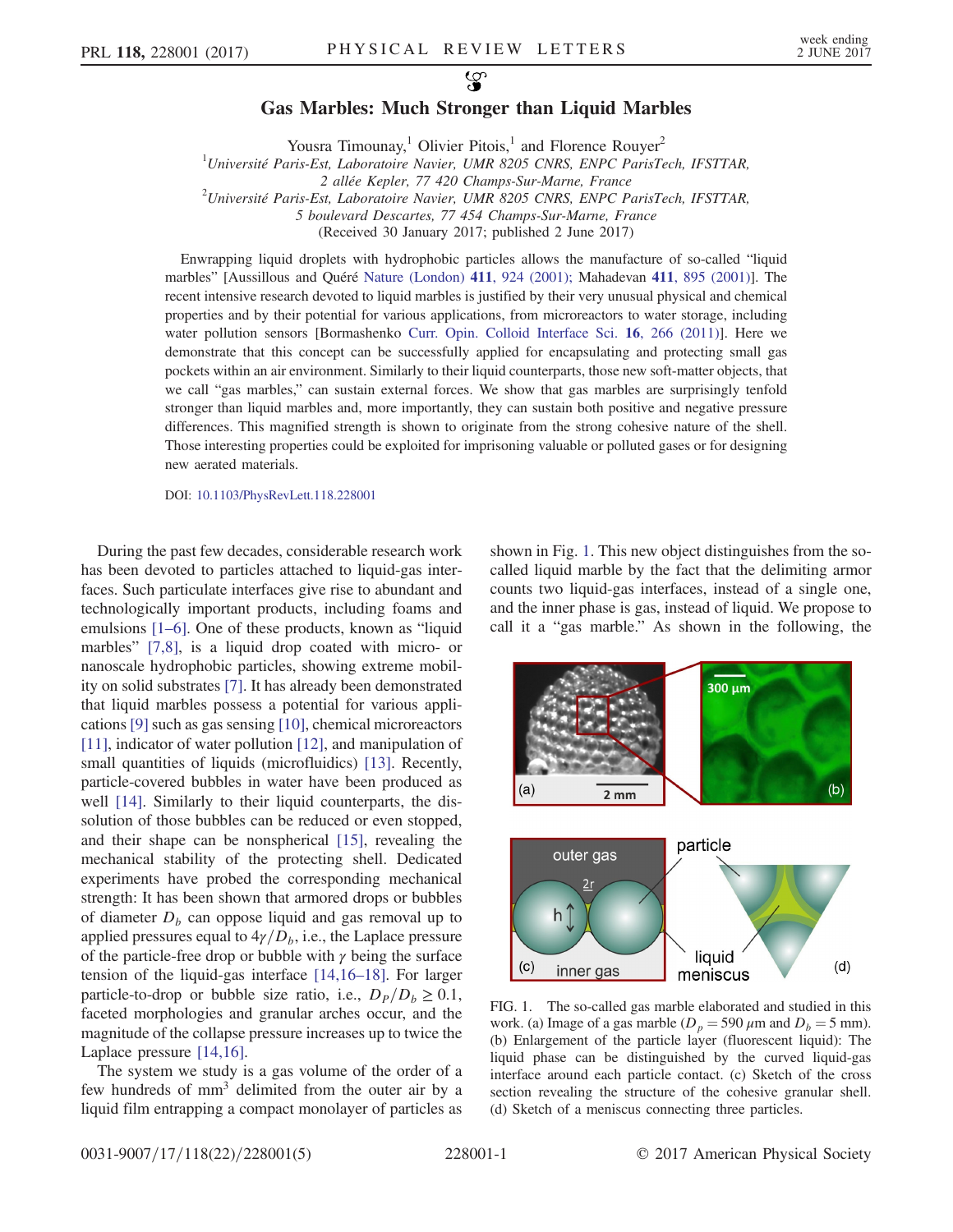presence of the two interfaces on the shell provides exceptional stability properties to the gas marble. Indeed, gas marbles can resist both gas removal and gas loading, up to applied pressures equal to 10 times the Laplace pressure. This remarkable stability is attributed to capillary-induced cohesion arising from the geometrical configuration of the confining liquid film between the particles forming the shell.

Gas marbles we elaborate consist of air volumes delimited by a liquid film, of thickness  $h$ , supporting a compact monolayer of particles (Fig. 1). They are spherical when formed, but, like liquid marbles, the contacting part with the support flattens. The liquid phase we use is a surfactant (SDS) solution at a concentration close to the critical micellar concentration, allowing the formation of stable thin liquid films. The surface tension  $\gamma$  is equal to 36 mN/m. Particles, for their part, are monodisperse polystyrene beads with a diameter  $D_P \sim 100 \mu$ m. They are thus larger than the liquid film thickness, i.e.,  $h < D<sub>p</sub>$ . Gas marbles are formed through a process inspired from the generation of classical soap bubbles: dipping and removing a solid horizontal frame from a soap solution. Here the main difference comes from the fact that the solution interface supports a particle raft, so, during this process, a particulate film can be created [19]. For the large frames and particles we used, resorting to blowing for forming the bubbles was not necessary; the particulate film detaches from the frame due to gravity and closes over itself to form a bubble. More details concerning the generation of gas marbles can be found in Supplemental Material (text and movie) [20].

To characterize the properties of gas marbles, we performed experiments consisting in studying their behavior when they undergo inner pressure variations. We studied their behavior during inflation and deflation by connecting them to a syringe and to a pressure sensor (Freescale, range from 0 to 10 kPa and sensitivity equal to 10 Pa). The inner pressure  $P_b$  is measured by the pressure sensor, and, thanks to a syringe pump, the volume of the syringe is controlled. Increasing the syringe volume results in a decrease of the gas marble inner pressure  $P_b$ , and vice versa. Volume variations are performed at a constant flow rate equal to  $0.06$  ml/min during all of our experiments. Two cameras placed above and on the side allow us to follow the evolution of the shape of gas marbles.

Figure 2 shows an example of top and side views of a gas marble during an inflation experiment, as well as an example of the evolution of the inner pressure relative to atmospheric pressure  $P_b - P_{\text{atm}}$ , as a function of the variation of the syringe volume  $\Delta V$ . The same qualitative behavior has been observed during all inflation experiments. At  $t = 0$ , the relative inner pressure is zero:  $P_{b0} = P_{\text{atm}}$ . This result strongly differs from that of conventional armored drops and bubbles [14,16–18] and soap bubbles for which Laplace's law applies, i.e.,  $\Delta P_{\text{cap}} = 8\gamma/D_b$ . This behavior can be explained by



FIG. 2. Side and top views of a gas marble ( $D_p = 315 \ \mu \text{m}$  and  $D_b = 6$  mm) during an inflation experiment for successive volume variations  $\Delta V$  of the gas reservoir. The relative inner pressure and side projected area are plotted versus  $\Delta V$ . (a) The inner pressure increases linearly with  $\Delta V$ , while the armor is static up to a critical pressure difference  $\Delta P^+$ . (b) A liquid fracture arises, and it is accompanied by a sudden increase of the side-view projected area, as well as a steep pressure drop from a maximum value, noted  $\Delta P^+$ , down to a plateau value, noted  $\Delta P^f \sim \Delta P^+/10$ . While the fracture (contour is highlighted in red) area keeps growing (b),(c), the projected area and inner pressure remain constant until the liquid film on top of the bubble ends up bursting, resulting in the release of internal pressure.

compressive stress developing in the compact particle monolayer and balancing surface tension forces [14,16]. During inflation experiments, gas marbles go through a first regime, denoted " $a$ " in Fig. 2, where they keep their initial shape. During this regime,  $P_b - P_{\text{atm}}$  increases linearly from a zero value. In considering the gas volume  $V_0$  composed of the particulate bubble, the syringe, and the connecting pipes, then, thanks to the ideal gas law, one can write  $P_b - P_{\text{atm}} = P_b - P_{b0} = P_{\text{atm}} [V_0/(V_0 + \Delta V) - 1].$ As  $|\Delta V|/V_0 \ll 1$  (V<sub>0</sub> ~ 5 ml and  $|\Delta V| \sim 0.05$  ml), the expected pressure evolution during the first regime is  $P_b - P_{\text{atm}} \simeq -P_{\text{atm}}\Delta V/V_0$ . Proportionality coefficient  $P_{\text{atm}}/V_0$  is equal to ~2 × 10<sup>4</sup> Pa/ml, which is in quantitative agreement with the experimental slope in Fig. 2 equal to  $1.8 \times 10^4$  Pa/ml. The first regime a ends when a unique fracture appears at the top of gas marbles. This event is accompanied by a sudden increase of the gas marble projected area and a steep pressure drop ("b" in Fig. 2) from a maximum relative pressure, noted  $\Delta P^+$ , down to a plateau value noted  $\Delta P^f \sim \Delta P^+/10$ . Once the fracture appears, its area keeps on growing until the liquid film on top of the bubble ends up bursting. During this stage (between  $b$  and  $c$  in Fig. 2), the relative inner pressure of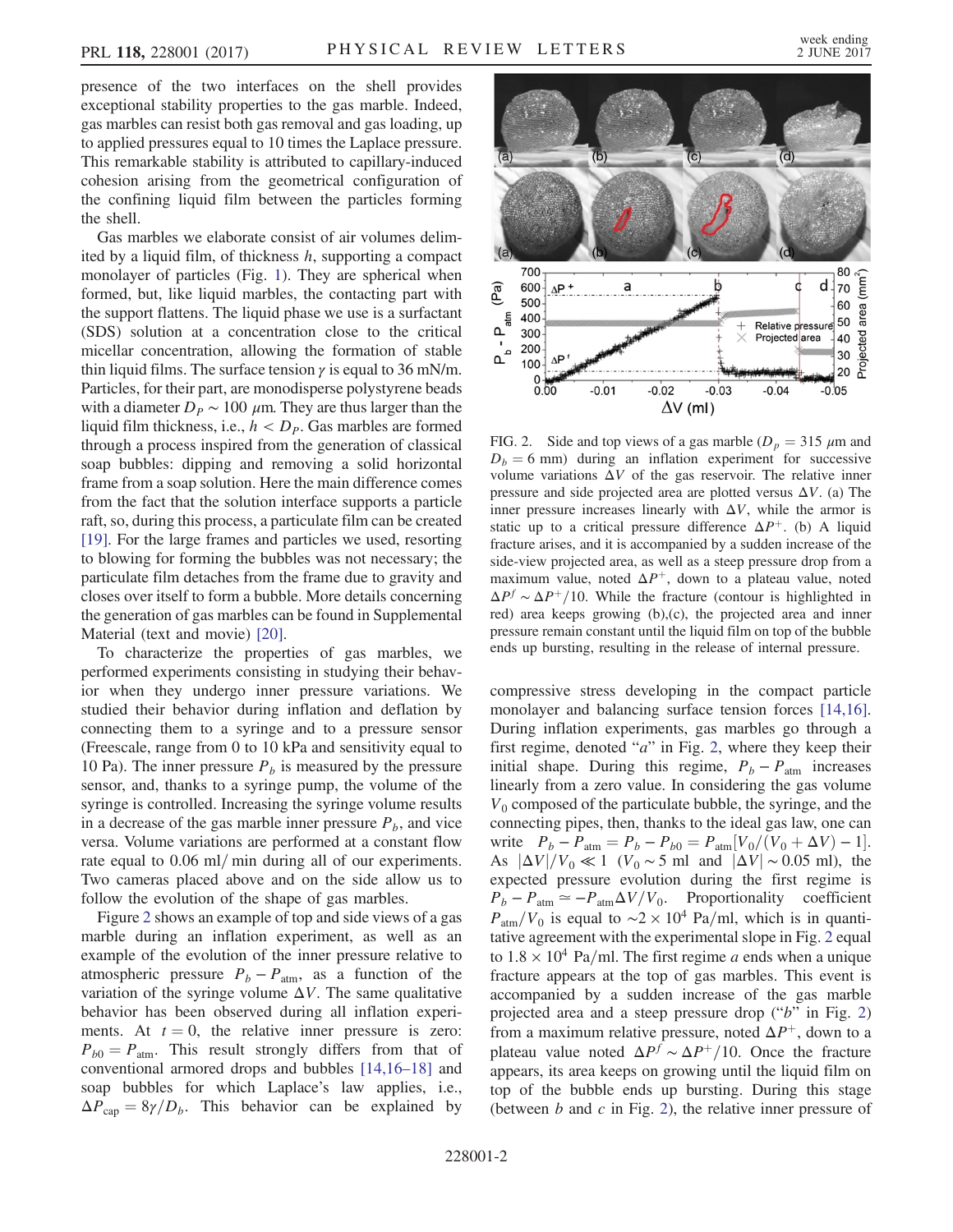particulate bubbles  $\Delta P^f$  is equal to the Laplace pressure for soap bubbles (see Supplemental Material [20]). This result shows that the gas marble behavior is due to the synergetic actions of both the liquid interfaces and the contacting particles.

Thanks to inflation experiments, we measured the maximal inner overpressure  $\Delta P^+$  that the gas marble shell can resist.

In addition, we performed deflation experiments by increasing the volume of the syringe connected to gas marbles. Figure 3 shows an example of successive images taken during the deflation process. All gas marbles go through a first regime, noted  $a$ , where no deformation is observed despite the increase of the syringe's volume. Similarly to the inflation experiment, the pressure is measured to decrease linearly. After this regular regime, the inner relative pressure tends to increase punctually in response to small amplitude deformations of the gas marbles. These very small deformations can be revealed by the steep evolutions of the projected surface area correlated to each pressure peak. The number of pressure peaks per experiment has varied from one experiment to another between 0 and 4. After these small perturbations that do not seem to jeopardize the bubble stability, the pressure keeps on decreasing until the gas marbles end up collapsing at  $\Delta P^-$  (d in Fig. 3). The relative inner pressure returns back steeply to zero value after the collapse, probably because the shell is pierced due to the ejection of one or more particles. After the collapse, the gas marbles keep on flattening under their own weight (e in Fig. 3).  $\Delta P^-$  is thus the critical stability threshold of gas marbles



FIG. 3. Side views of a gas marble  $(D_p = 250 \mu \text{m}$ ,  $D_b = 10$  mm) during the deflation experiment for successive volume variations  $\Delta V$  of the gas reservoir. The relative inner pressure and side projected area are plotted versus  $\Delta V$ . (a)–(d) The inner pressure decreases quasilinearly with  $\Delta V$  down to a critical pressure difference  $\Delta P^-$ . Few pressure jumps can be observed, and they are found to be associated to small peaks of the projected area (b),(c). At the critical inner underpressure value  $\Delta P^-$ , the bubble collapses (d). Then the inner pressure value returns back steeply to atmospheric pressure, while the bubble shrinks (e).

when deflated. Imposing a larger underpressure results in the collapse of the gas marble.

The critical relative pressure values  $\Delta P^+$  and  $\Delta P^-$ , measured within both inflation and deflation conditions, respectively, are plotted in Fig. 4 as a function of bubble diameters  $D<sub>b</sub>$ , for several particle diameters  $D<sub>p</sub>$ . Note that those pressure values have been reduced by Laplace pressure  $\Delta P_{\text{cap}}$  of the corresponding particle-free bubbles. Remarkably, these critical pressures vary significantly neither with particle diameters nor with bubble diameters nor with  $D_p/D_b$ , in the range of sizes explored in this study (see Supplemental Material [20]).

Contrary to classical armored bubbles and drops, gas marbles can sustain both negative and positive applied relative pressures from their initial state. The measured values for the critical pressure, that gas marbles can sustain within inflation or deflation processes, are approximatively the same in absolute value. For negative pressures, with respect to liquid marbles [16–18], the stability range is increased by a factor of 10, revealing therefore exceptional properties for resisting against collapse. But, obviously, the



FIG. 4. Normalized critical overpressures  $(\Delta P^+/\Delta P_{\text{cap}})$  and underpressures ( $\Delta P^{-}/\Delta P_{\text{cap}}$ ) measured for gas marbles within both inflation and deflation conditions, respectively, as a function of bubble diameter  $D<sub>b</sub>$ , for several particle diameters  $D<sub>p</sub>$ (250  $\mu$ m, open circle; 315  $\mu$ m, star; 590  $\mu$ m, triangle). Laplace pressure  $\Delta P_{\rm cap} = 8\gamma/D_b$  is the pressure at equilibrium of the corresponding particle-free bubbles. The stability range of gas marbles is colored in gray, and it is compared to the stability range for liquid marbles and armored bubbles (dashed area [17,18]) for which the Laplace pressure  $\Delta P_{\text{cap}} = 4\gamma/D_b$  corresponds to the particle-free drop or bubbles with one liquid interface.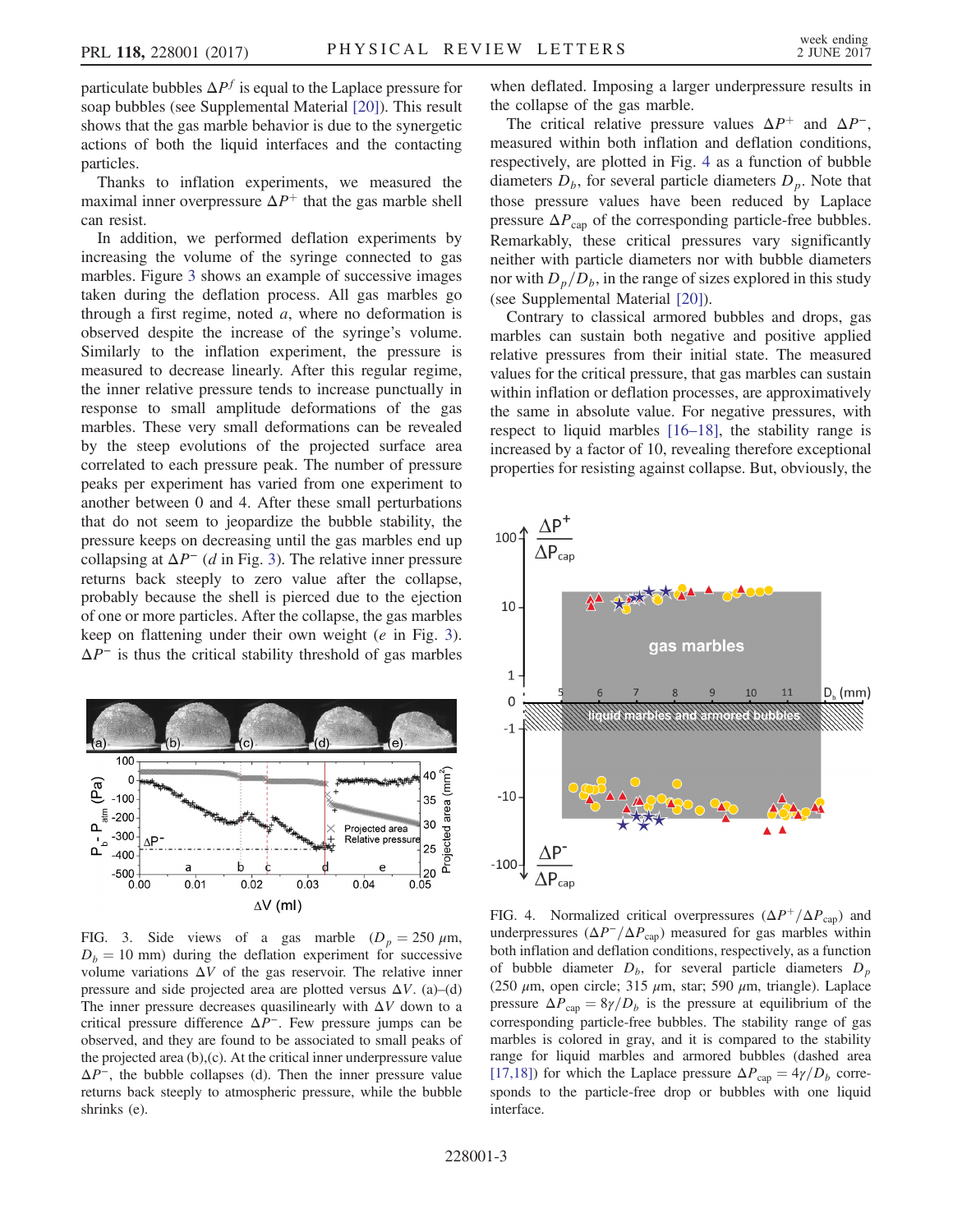drastic difference to liquid marbles comes from the capacity of gas marbles to resist against fluid loading up to 10 times the Laplace pressure of the corresponding bare bubble, whereas liquid marbles do not possess any strength for such a solicitation mode. In the next paragraphs, we bring physical elements for understanding the exceptional stability of gas marbles.

The origin of this remarkable strength is expected to be related to particle confinement imposed by the double interface delimiting the bubble, whereas a single interface is present for armored bubbles and drops. The observation of the shell reveals that the liquid distributes within the pore space of the particle monolayer and forms a thick capillary structure. This geometrical configuration is reminiscent of the so-called "capillary state" of wet granular agglomerates [21], which is known as a cohesive material.

Let us now consider the behavior of gas marbles in assuming that their protecting shell is a cohesive granular monolayer of thickness  $h$ . The equilibrium of a thin spherical shell, i.e.,  $h/D_b \ll 1$ , implies that [22]  $P_b - P_{atm} \approx$  $4h\sigma_{sh}/D_b$ , where, for the present situation,  $\sigma_{sh} = \sigma_{cap} + \sigma_p$ is the circumferential stress (Hoop stress) arising in the shell from both capillarity ( $\sigma_{\text{cap}}$ ) and particle contact ( $\sigma_p$ ) effects. The initial pressure of gas marbles has been measured to be  $P_b \approx P_{\text{atm}}$ , whereas for classical bubbles  $P_b = P_{\text{atm}} + \Delta P_{\text{cap}}$ , which corresponds to  $\sigma_p = 0$  and  $\sigma_{\text{cap}}=2\gamma/h$ , would be observed. This result can be explained by the prestressing of the particle monolayer, i.e.,  $\sigma_p < 0$ , due to cohesive (attractive) forces induced by the confining interfaces, i.e.,  $\sigma_{\text{cap}} > 2\gamma/h$ . Therefore, the initial configuration of gas marbles is described by  $\sigma_{cap} + \sigma_p = 0$ . As  $P_b$  increases, the magnitude of  $\sigma_p$  is expected to decrease, because part of the capillary stress is supported by the bubble internal pressure. Just before the rupture of the shell at  $P_b - P_{\text{atm}} = \Delta P^+ \approx 10 \Delta P_{\text{cap}}$ , the particles barely touch one another, and, thus,  $\sigma_p = 0$ and  $\sigma_{\text{cap}}^+ \approx D_b \Delta P^+ / 4h \approx 2(\gamma/h)(\Delta P^+ / \Delta P_{\text{cap}}) \approx 20\gamma/h$ . The capillary stress should be related to the mean radius of curvature describing the liquid-gas interface within the monolayer pore space:  $\sigma_{\text{cap}}^+ \approx \gamma/r$ , which means that  $r/h \approx 1/20$ . Moreover, from the geometrical configuration of the capillary interface around contacts between spherical particles, it comes that  $r/h \approx h/4D_p$ , which is reconcilable with lengths estimated from Fig. 1 and implies  $\Delta P^+$ /  $\Delta P_{\rm cap} \approx 2D_p/h$ . As we do not measure any significant dependence of  $\Delta P^+$  with  $D_p$ , it appears, therefore, that  $h \propto D_p$ , which suggests that the volume of liquid carried out by particles during the production process is rather set by the particle size. Moreover, the slight increase of  $\Delta P^{\dagger}/\Delta P_{\text{cap}}$  with  $D_b$  we observe in Fig. 4 can be interpreted as a decrease of h when  $D_b$  increases. A dedicated study of the production process would allow clarifying this issue. Note that the particles have to be packed for the capillary cohesion to exist. Therefore, as soon as the monolayer fractures, a thin particle-free soap film appears, and the capillary stress drops down to the classical value, i.e.,  $\sigma_{\text{cap}}^f = 2\gamma/h$ , and the Laplace pressure is consequently recovered:  $\Delta P^f = \Delta P_{\text{cap}} = 8\gamma/D_b$  (see Supplemental Material [20]).

As the resistance against collapse is probed, the decrease of the internal pressure is balanced by the compressive stress due to particle contacts in the monolayer, i.e.,  $\sigma_p < 0$ , as observed for classical armored bubbles and drops [14,16,18]. However, the cohesive nature of the shell allows for the collapse pressure to drastically increase with respect to reported collapse pressure values. As the onset of collapse is induced by particle displacements out of the monolayer plane [14,16], the basic argument to explain our result is that here those particle displacements are strongly restrained by capillary forces acting between particles as springs that are stiffer than those corresponding to classical armored systems. In order to get deeper into that issue, and to compare the collapse strengths, it is convenient to introduce the so-called "effective surface tension" of gas marbles, measured at the onset of fracture opening:  $\gamma_{\text{eff}} =$  $h\sigma_{\rm cap}^+ \approx 20\gamma$ . Therefore, the ratio  $|\Delta P^-|/\gamma_{\rm eff} \approx 10\Delta P_{\rm cap}/$  $\gamma_{\text{eff}} \approx 4/D_b$ . Note that, for classical armored bubbles and drops (single interface), this ratio is also equal to  $\Delta P_{\rm can}/\gamma = 4/D_b$ . Consequently, the collapse mechanisms seem to be the same, except that the restoring capillary forces are 10 times larger for gas marbles. The existence of such a high pressure threshold, that needs to be exceeded before gas marbles deform within deflation conditions, is analogous to the behavior of solid elastic shells, whose collapse pressure is  $(16E \cdot D_P^2/D_b^2)$  [22], where E is the bulk elastic modulus of the shell. From  $\Delta P^-$  we estimate the expected value for this modulus:  $E \approx 20$  kPa. This value is at least 100 times larger than the values reported for particles rafts [23,24] and classical armored drops [16]. This highlights again how the strength of gas marbles differs from the strength of classical armored bubbles and drops.

Particulate bubbles we generate can sustain negative and positive relative pressures of amplitude ∼10 times greater than the Laplace pressure. The strong capillary cohesion arising in the shell is at the origin of the reported magnified strength of those gas marbles. In terms of applications, the highly resistive bubbles we present in this work can be beneficial for the stabilization of foams and emulsions, by inhibiting coarsening and, therefore, promoting the elaboration of well-controlled light materials. In the context of remediation, new gas encapsulation processes could be developed by the use of such resistive bubbles. For example, gas marbles containing up to 0.5% of insoluble gas in the liquid shell are expected to be stable without significant gas exchange with their environment.

All the authors thank Even Ou for conducting some experiments and are grateful to Elise Lorenceau for